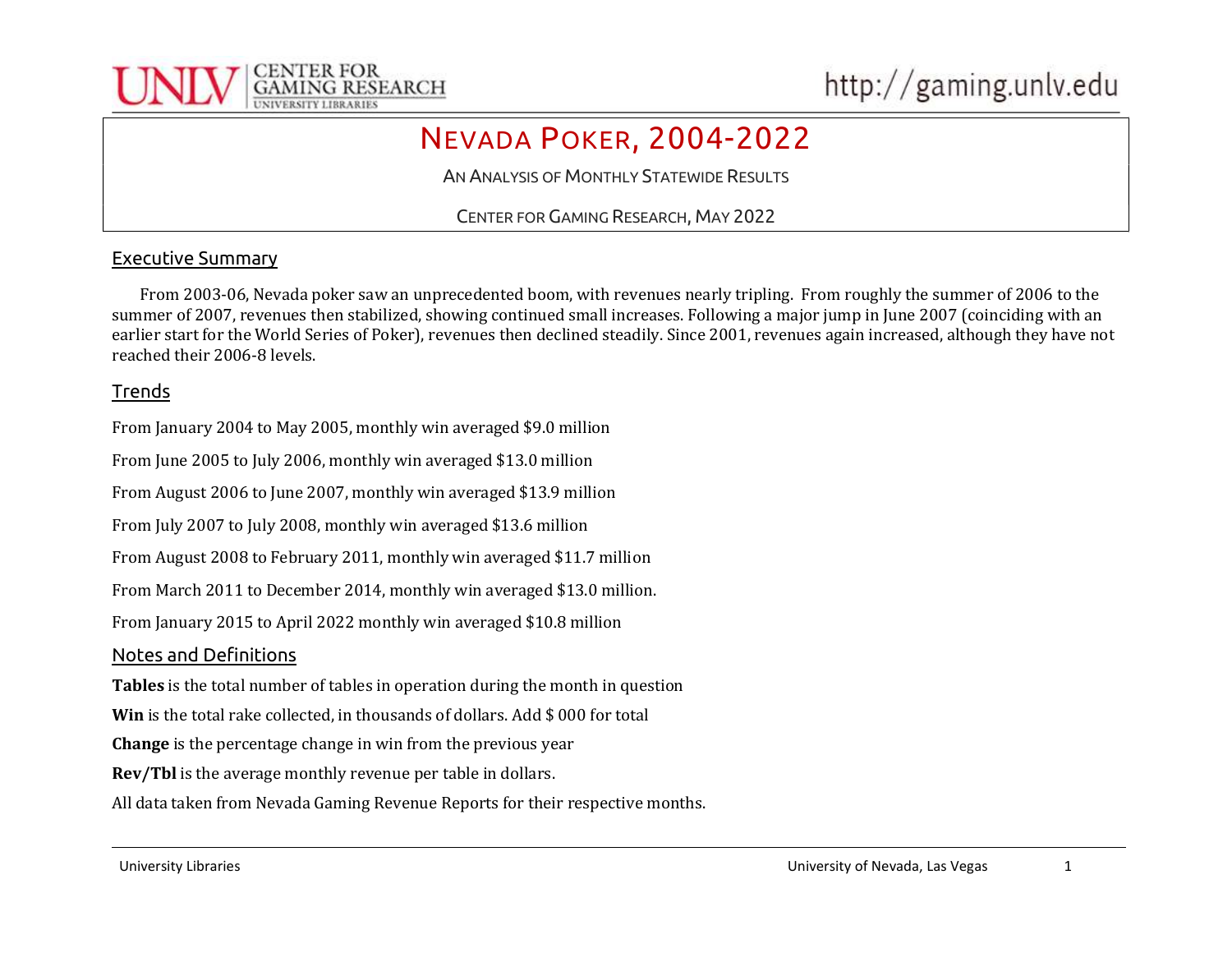

### World Series of Poker

Looking at the tables below, it's clear that in many years, dozens of tables appear for 2-3 month periods in the summer, then disappear again. These fluctuations are primarily caused by the addition of tables at the Rio during the World Series of Poker: to accommodate cash games, the casino creates an overflow poker room in a ballroom adjacent to the WSOP tournament games. This trend began when Caesars Entertainment (then Harrah's) moved the tournament to the Rio in 2005, and was particularly pronounced from 2006 onward.

The chart below has the dates for the start and end of the World Series of Poker, which may help in identifying months whose results were skewed by a WSOP bump.

| Year | <b>WSOP begins</b> | WSOP ends |
|------|--------------------|-----------|
| 2005 | 2-Jun              | 15-Jul    |
| 2006 | 25-Jun             | 10-Aug    |
| 2007 | 1-Jun              | 18-Jul    |
| 2008 | 30-May             | 15-Jul    |
| 2009 | 27-May             | 15-Jul    |
| 2010 | 28-May             | 17-Jul    |
| 2011 | 31-May             | 19-Jul    |
| 2012 | 27-May             | 16-Jul    |
| 2013 | 29-May             | 15-Jul    |
| 2014 | 27-May             | 15-Jul    |
| 2015 | 27-May             | 14-Jul    |
| 2016 | 31-May             | 18-Jul    |
| 2017 | 30-May             | 11-Jul    |
| 2018 | 29-May             | 17-Jul    |
| 2019 | 28-May             | $16$ -Jul |
| 2020 | 1-Jun              | 6-Sep     |
| 2021 | 30-Sep             | 23-Nov    |
| 2022 | 31-May             | 20-Jul    |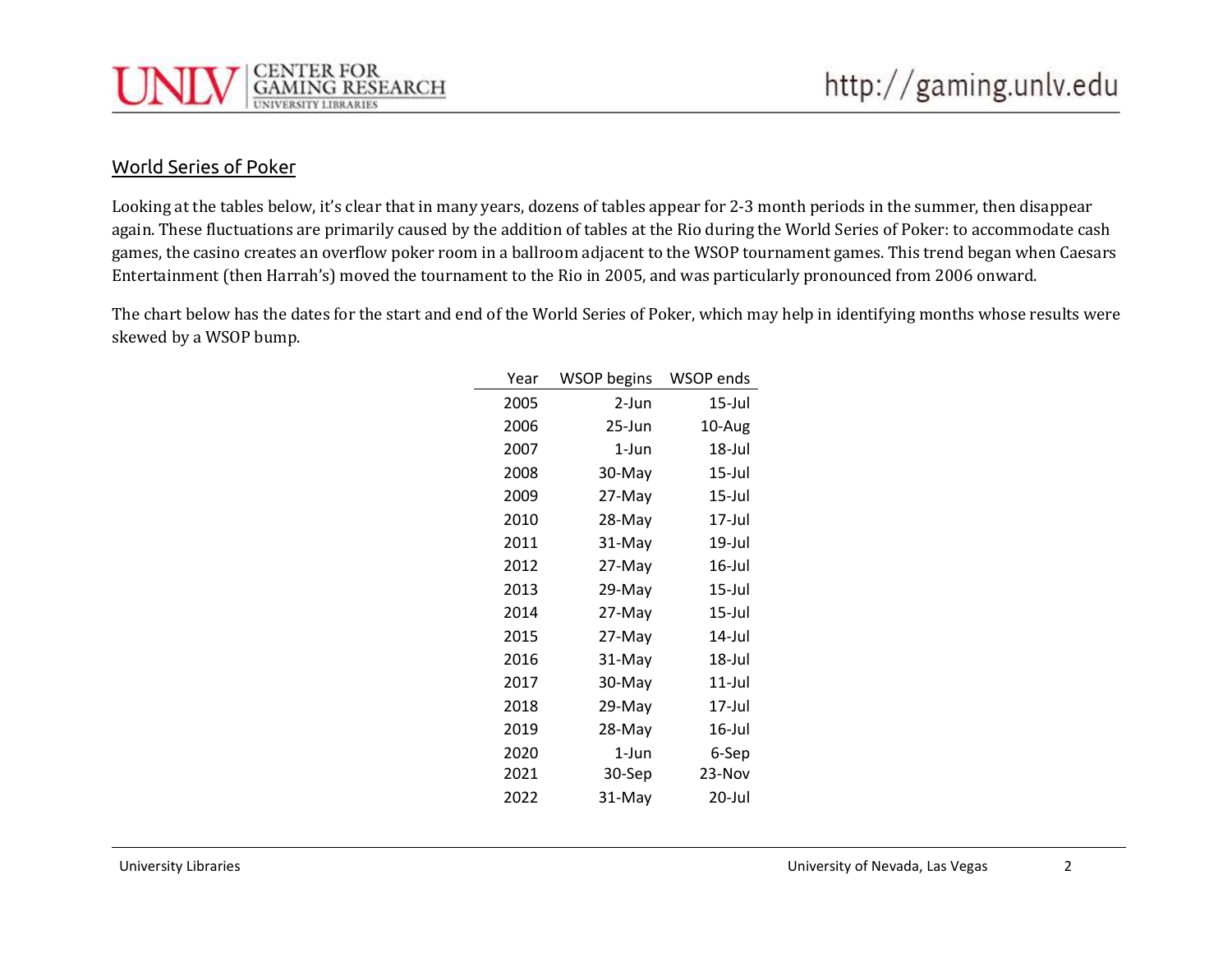

http://gaming.unlv.edu

## Monthly Results, Nevada Poker, January 2004 –Present

| Month         | <b>Tables</b> | Win    | Change | Rev/Tbl | Month  | <b>Tables</b> | Win    | Change  | Rev/Tbl |
|---------------|---------------|--------|--------|---------|--------|---------------|--------|---------|---------|
| Jan-04        | 408           | 7,043  | 44.43  | 17,262  | Jun-06 | 963           | 12,489 | 3.03    | 12,969  |
| Feb-04        | 386           | 6,747  | 57.55  | 17,479  | Jul-06 | 960           | 16,908 | 24.39   | 17,613  |
| Mar-04        | 419           | 7,767  | 51.55  | 18,537  | Aug-06 | 915           | 13,788 | 17.68   | 15,069  |
| Apr-04        | 471           | 7,554  | 29.23  | 16,038  | Sep-06 | 908           | 12,591 | 11.21   | 13,867  |
| May-04        | 484           | 8,816  | 15.59  | 18,215  | Oct-06 | 913           | 12,469 | 2.93    | 13,657  |
| Jun-04        | 488           | 7,128  | 44.46  | 14,607  | Nov-06 | 899           | 12,537 | 4.12    | 13,945  |
| Jul-04        | 537           | 8,507  | 49.21  | 15,842  | Dec-06 | 885           | 14,405 | 6.54    | 16,277  |
| Aug-04        | 490           | 8,775  | 44.62  | 17,908  | Jan-07 | 881           | 13,861 | 4.90    | 15,733  |
| Sep-04        | 537           | 8,591  | 58.29  | 15,998  | Feb-07 | 890           | 13,210 | 6.31    | 14,843  |
| Oct-04        | 517           | 9,189  | 55.19  | 17,774  | Mar-07 | 897           | 15,174 | 7.84    | 16,916  |
| Nov-04        | 525           | 8,846  | 51.84  | 16,850  | Apr-07 | 895           | 13,369 | 4.83    | 14,937  |
| Dec-04        | 549           | 9,899  | 49.03  | 18,031  | May-07 | 901           | 14,138 | 6.46    | 15,691  |
| Jan-05        | 562           | 10,190 | 44.68  | 18,132  | Jun-07 | 960           | 17,661 | 41.41   | 18,397  |
| Feb-05        | 570           | 9,873  | 46.33  | 17,321  | Jul-07 | 928           | 15,870 | $-6.14$ | 17,101  |
| Mar-05        | 632           | 11,217 | 44.41  | 17,748  | Aug-07 | 912           | 12,971 | $-5.93$ | 14,223  |
| Apr-05        | 710           | 10,676 | 41.33  | 15,037  | Sep-07 | 909           | 12,510 | $-0.64$ | 13,762  |
| May-05        | 686           | 11,835 | 34.25  | 17,252  | Oct-07 | 903           | 12,448 | $-0.16$ | 13,785  |
| <b>Jun-05</b> | 732           | 12,122 | 70.05  | 16,560  | Nov-07 | 894           | 12,713 | 1.41    | 14,220  |
| Jul-05        | 698           | 13,592 | 59.78  | 19,473  | Dec-07 | 909           | 14,066 | $-2.35$ | 15,474  |
| Aug-05        | 711           | 11,717 | 33.53  | 16,480  | Jan-08 | 896           | 12,763 | $-7.89$ | 14,244  |
| Sep-05        | 747           | 11,315 | 33.61  | 15,147  | Feb-08 | 901           | 13,218 | 0.10    | 14,670  |
| Oct-05        | 782           | 12,114 | 31.83  | 15,491  | Mar-08 | 911           | 13,707 | $-9.64$ | 15,046  |
| Nov-05        | 784           | 12,040 | 36.11  | 15,357  | Apr-08 | 905           | 12,243 | $-8.42$ | 13,528  |
| Dec-05        | 784           | 13,520 | 36.58  | 17,245  | May-08 | 901           | 14,138 | 6.46    | 15,691  |
| Jan-06        | 795           | 13,214 | 29.63  | 16,621  | Jun-08 | 944           | 16,184 | $-8.36$ | 17,144  |
| Mar-06        | 820           | 14,066 | 25.40  | 17,154  | Jul-08 | 951           | 14,428 | $-9.08$ | 15,171  |
| May-06        | 905           | 13,280 | 12.21  | 14,674  | Aug-08 | 923           | 13,071 | 0.78    | 14,161  |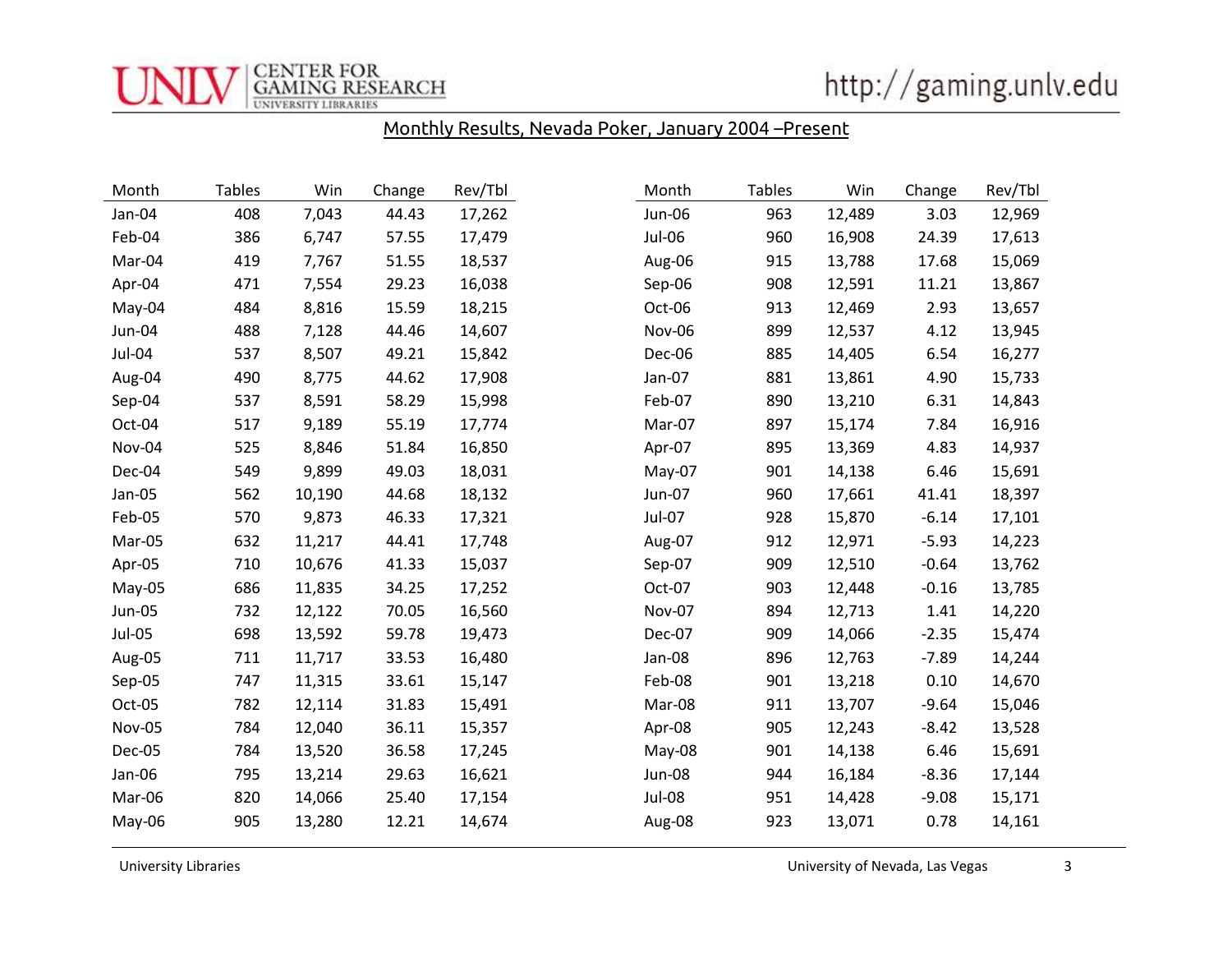| INIV GAMING RESI<br><b>GAMING RESEARCH</b> |
|--------------------------------------------|
|                                            |

http://gaming.unlv.edu

| Month         | <b>Tables</b> | Win    | Change   | Rev/Tbl | Month         | <b>Tables</b> | Win    | Change   | Rev/Tbl |
|---------------|---------------|--------|----------|---------|---------------|---------------|--------|----------|---------|
| Sep-08        | 913           | 10,856 | $-13.22$ | 11,890  | Feb-11        | 873           | 9,944  | $-7.28$  | 11,391  |
| Oct-08        | 904           | 11,768 | $-5.46$  | 13,018  | $Mar-11$      | 853           | 11,105 | $-5.82$  | 13,019  |
| Nov-08        | 902           | 11,992 | $-5.74$  | 13,295  | Apr-11        | 855           | 10,040 | $-4.83$  | 11,743  |
| Dec-08        | 903           | 12,157 | $-13.65$ | 13,463  | $May-11$      | 952           | 10,982 | $-5.1$   | 11,536  |
| Jan-09        | 886           | 12,670 | $-0.77$  | 14,300  | $Jun-11$      | 946           | 15,754 | 2.95     | 16,653  |
| Feb-09        | 883           | 11,338 | $-14.29$ | 12,840  | $Jul-11$      | 943           | 13,526 | 5.75     | 14,344  |
| Mar-09        | 887           | 13,085 | $-4.62$  | 14,752  | Aug-11        | 839           | 9,845  | $-2.48$  | 11,734  |
| Apr-09        | 874           | 11,642 | $-4.98$  | 13,320  | $Sep-11$      | 831           | 9,711  | $-0.28$  | 11,686  |
| May-09        | 948           | 12,675 | $-4.89$  | 13,370  | Oct-11        | 836           | 9,704  | $-6.73$  | 11,608  |
| Jun-09        | 957           | 16,222 | 0.23     | 16,951  | Nov-11        | 843           | 10,065 | $-1.31$  | 11,940  |
| Jul-09        | 932           | 13,329 | $-7.62$  | 14,302  | Dec-11        | 823           | 10,574 | 0.74     | 12,848  |
| Aug-09        | 896           | 11,144 | $-14.75$ | 12,438  | $Jan-12$      | 836           | 10,277 | $-3.29$  | 12,293  |
| Sep-09        | 896           | 10,467 | $-3.58$  | 11,682  | Feb-12        | 817           | 10,013 | 0.69     | 12,256  |
| Oct-09        | 899           | 10,939 | $-7.02$  | 12,168  | Mar-12        | 801           | 10,933 | $-1.55$  | 13,649  |
| Nov-09        | 893           | 11,022 | $-8.08$  | 12,343  | Apr-12        | 808           | 9,175  | $-8.62$  | 11,355  |
| Dec-09        | 907           | 11,047 | $-9.14$  | 12,180  | $May-12$      | 815           | 10,371 | $-5.57$  | 12,725  |
| Jan-10        | 901           | 11,535 | $-8.96$  | 12,802  | Jun-12        | 907           | 14,667 | $-6.9$   | 16,171  |
| Feb-10        | 912           | 10,725 | $-5.40$  | 11,760  | $Jul-12$      | 882           | 11,983 | $-11.41$ | 13,586  |
| Mar-10        | 909           | 11,791 | $-9.89$  | 12,971  | Aug-12        | 785           | 8,999  | $-8.59$  | 11,464  |
| Apr-10        | 902           | 10,550 | $-9.38$  | 11,696  | $Sep-12$      | 783           | 8,899  | $-8.36$  | 11,365  |
| $May-10$      | 991           | 11,573 | $-8.69$  | 11,678  | $Oct-12$      | 767           | 8,850  | $-8.8$   | 11,538  |
| Jun-10        | 992           | 15,302 | $-5.67$  | 15,425  | <b>Nov-12</b> | 758           | 9,266  | $-7.94$  | 12,224  |
| Jul-10        | 1002          | 12,790 | $-4.05$  | 12,764  | Dec-12        | 758           | 9,821  | $-7.12$  | 12,956  |
| Aug-10        | 906           | 10,095 | $-9.41$  | 11,142  | $Jan-13$      | 751           | 9,443  | $-8.11$  | 12,574  |
| Sep-10        | 893           | 9,739  | $-6.96$  | 10,906  | Feb-13        | 750           | 9,269  | $-7.43$  | 12,359  |
| Oct-10        | 881           | 10,404 | $-4.89$  | 11,809  | $Mar-13$      | 738           | 10,318 | $-5.62$  | 13,981  |
| <b>Nov-10</b> | 874           | 10,199 | $-7.47$  | 11,669  | Apr-13        | 738           | 8,564  | $-6.66$  | 11,604  |
| <b>Dec-10</b> | 875           | 10,497 | $-4.98$  | 11,997  | $May-13$      | 865           | 10,260 | $-1.07$  | 11,861  |
| $Jan-11$      | 872           | 10,627 | $-7.88$  | 12,187  | Jun-13        | 863           | 15,909 | 8.47     | 18,435  |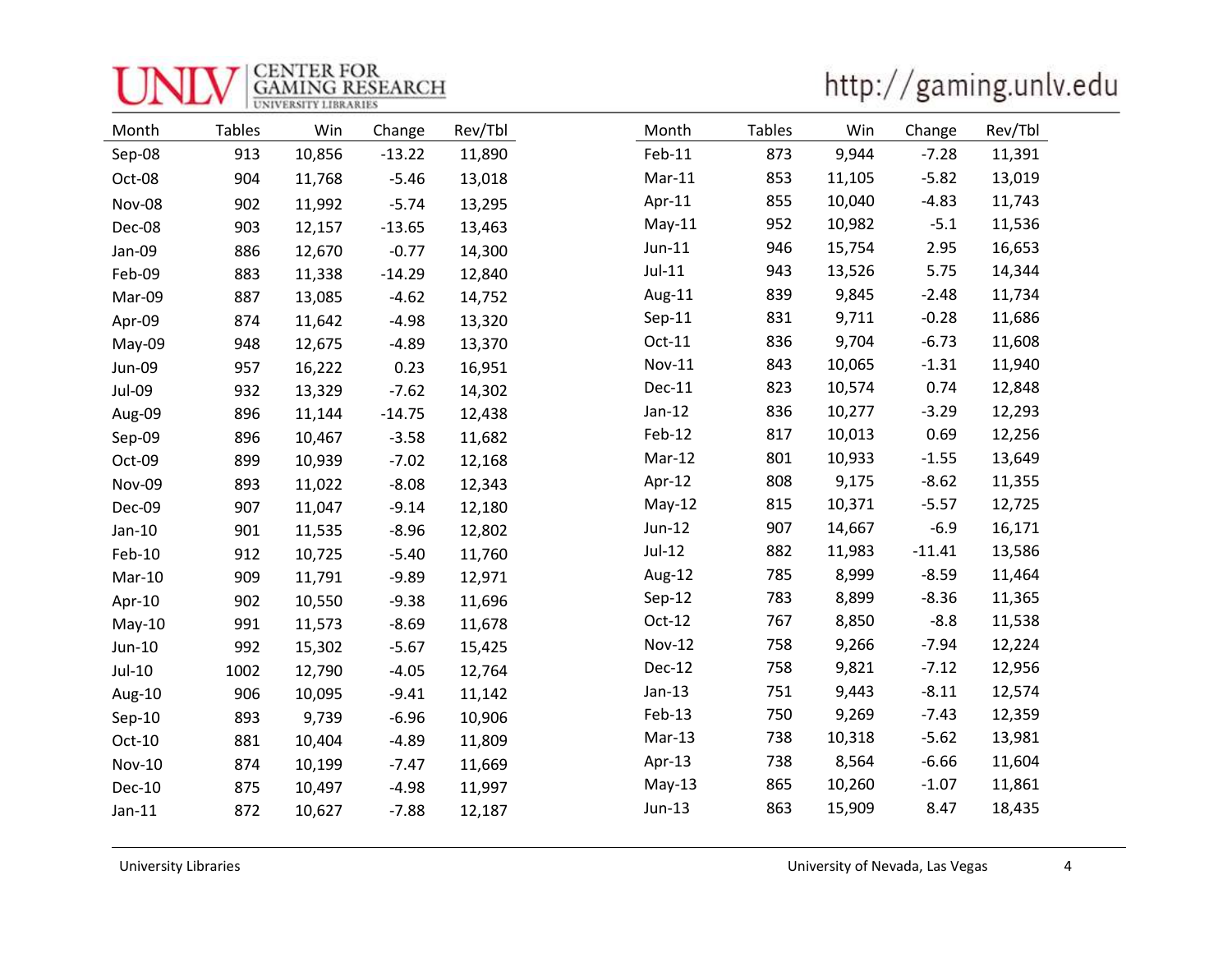| <b>ELCENTER FOR</b><br><b>GAMING RESEARCH</b> |
|-----------------------------------------------|
|                                               |

http://gaming.unlv.edu

| Month         | <b>Tables</b> | Win    | Change  | Rev/Tbl | Month         | <b>Tables</b> | Win    | Change   | Rev/Tbl |
|---------------|---------------|--------|---------|---------|---------------|---------------|--------|----------|---------|
| Jul-13        | 849           | 12,380 | 3.32    | 14,582  | Dec-15        | 664           | 9,359  | 1.38     | 14,095  |
| Aug-13        | 756           | 9,445  | 4.96    | 12,493  | Jan-16        | 661           | 9,503  | $-2.85$  | 14,377  |
| Sep-13        | 755           | 8,941  | 0.47    | 11,842  | Feb-16        | 660           | 8,975  | 5.44     | 13,598  |
| $Oct-13$      | 745           | 9,657  | 9.51    | 12,962  | Mar-16        | 655           | 9,678  | 0.01     | 14,776  |
| <b>Nov-13</b> | 737           | 10,045 | 8.47    | 13,630  | Apr-16        | 647           | 8,574  | 0.86     | 13,252  |
| Dec-13        | 748           | 9,675  | $-1.37$ | 12,934  | May-16        | 755           | 8,883  | $-13.92$ | 11,766  |
| Jan-14        | 725           | 10,152 | 7.56    | 14,003  | Jun-16        | 763           | 16,137 | 1.88     | 21,149  |
| Feb-14        | 724           | 9,268  | 0.12    | 12,801  | $Jul-16$      | 753           | 12,332 | 7.63     | 16,377  |
| Mar-14        | 736           | 10,370 | 0.5     | 14,090  | Aug-16        | 655           | 8,235  | $-3.23$  | 12,573  |
| Apr-14        | 719           | 8,789  | 2.63    | 12,224  | $Sep-16$      | 606           | 8,443  | 1.47     | 13,932  |
| May-14        | 721           | 10,252 | $-0.08$ | 14,219  | Oct-16        | 610           | 8,709  | $-0.23$  | 14,277  |
| Jun-14        | 806           | 15,163 | $-4.69$ | 18,813  | <b>Nov-16</b> | 625           | 8,915  | 0.65     | 14,264  |
| $Jul-14$      | 792           | 11,390 | $-7.99$ | 14,381  | Dec-16        | 602           | 9,368  | 0.09     | 15,561  |
| Aug-14        | 784           | 9,008  | $-4.63$ | 11,490  | $Jan-17$      | 596           | 9,001  | $-5.29$  | 15,102  |
| Sep-14        | 771           | 8,216  | $-8.11$ | 10,656  | Feb-17        | 600           | 8,833  | $-1.58$  | 14,722  |
| Oct-14        | 691           | 8,743  | $-9.34$ | 12,653  | Mar-17        | 596           | 9,608  | $-0.73$  | 16,121  |
| <b>Nov-14</b> | 687           | 9,336  | $-6.94$ | 13,590  | Apr-17        | 586           | 8,442  | $-1.54$  | 14,406  |
| Dec-14        | 679           | 9,233  | $-4.38$ | 13,598  | $May-17$      | 724           | 8,917  | 0.38     | 12,316  |
| $Jan-15$      | 687           | 9,782  | $-3.44$ | 14,239  | Jun-17        | 731           | 16,678 | 3.35     | 22,815  |
| Feb-15        | 660           | 8,530  | $-7.97$ | 12,924  | Jul-17        | 724           | 12,463 | 1.07     | 17,214  |
| Mar-15        | 666           | 9,690  | $-6.55$ | 14,550  | Aug-17        | 603           | 8,565  | 4.01     | 14,204  |
| Apr-15        | 652           | 8,511  | $-3.16$ | 13,054  | $Sep-17$      | 598           | 8,744  | 3.56     | 14,622  |
| May-15        | 748           | 10,320 | 0.62    | 13,797  | Oct-17        | 572           | 8,736  | 0.31     | 15,273  |
| Jun-15        | 761           | 15,840 | 4.46    | 20,815  | <b>Nov-17</b> | 580           | 8,954  | 0.44     | 15,438  |
| Jul-15        | 743           | 11,458 | 0.59    | 15,421  | Dec-17        | 568           | 9,514  | 1.56     | 16,750  |
| Aug-15        | 667           | 8,510  | $-5.53$ | 12,759  | Jan-18        | 568           | 8,996  | $-0.06$  | 15,838  |
| Sep-15        | 664           | 8,340  | 1.52    | 12,560  | Feb-18        | 587           | 8,960  | 1.44     | 15,264  |
| $Oct-15$      | 663           | 8,730  | $-0.15$ | 13,167  | Mar-18        | 567           | 10,154 | 5.68     | 17,908  |
| <b>Nov-15</b> | 667           | 8,973  | $-3.89$ | 13,453  | Apr-18        | 595           | 8,350  | $-1.09$  | 14,034  |